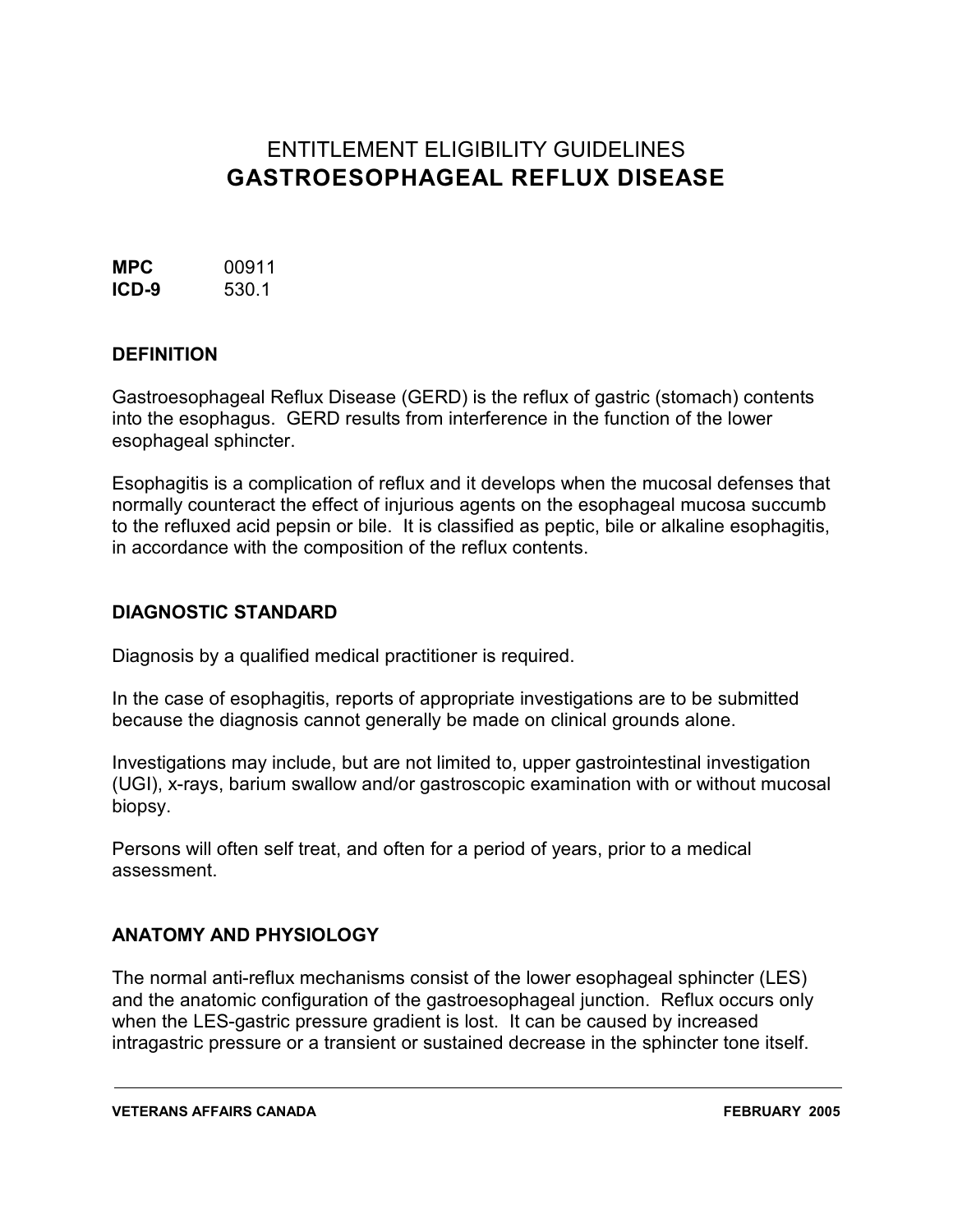Abnormal activity of the diaphragmatic crural muscle which surrounds the esophageal

hiatus in the diaphragm and changes the anatomic configuration of the esophagogastric junction, as in hiatus hernia, also predisposes to gastroesophageal reflux.

### **CLINICAL FEATURES**

Clinically, symptoms could include, but are not limited to, difficulty swallowing, pain with swallowing, heartburn, chest pain or pressure, cramping, and regurgitation of esophageal contents to the mouth.

Severe reflux which reaches the pharynx and mouth may result in laryngitis, morning hoarseness, and pulmonary aspiration.

Symptoms are often exacerbated by being recumbent and increased abdominal pressure. Symptoms will often improve by returning to an upright position.

Complications of reflux esophagitis include dysphagia (difficulty swallowing), odynophagia (pain with swallowing), erosions, stricture, ulceration, iron deficiency anemia (from occult bleeding), Barrett's esophagitis and in some cases esophageal cancer. Aspiration may cause cough, dyspnea or pneumonitis.

# **PENSION CONSIDERATIONS**

# **A. CAUSES AND/OR AGGRAVATION**

### **THE TIMELINES CITED BELOW ARE NOT BINDING. EACH CASE SHOULD BE ADJUDICATED ON THE EVIDENCE PROVIDED AND ITS OWN MERITS.**

1. Suffering from hiatus hernia at the time of clinical onset only

Hiatus hernia means a herniation of part of the stomach into the thoracic cavity through the esophageal hiatus in the diaphragm.

2. Undergoing an intra-abdominal surgical procedure in the area of the lower esophageal sphincter within several days of clinical onset or aggravation

The area of the lower esophageal sphincter means the region immediately surrounding the intra-abdominal esophagus and the diaphragmatic crura.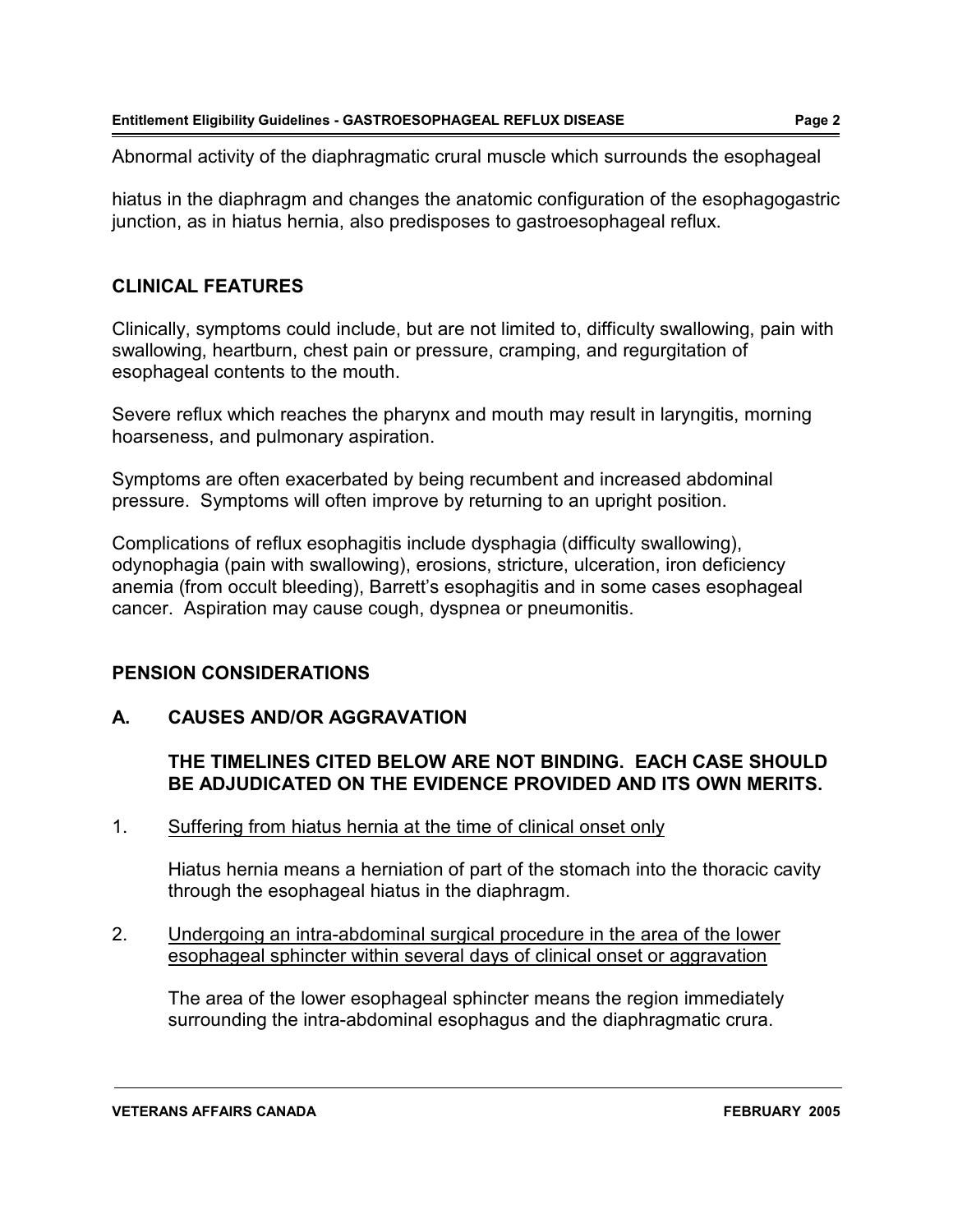Interference with the lower esophageal sphincter during certain surgical procedures, such as vagotomy, partial or total gastrectomy, lower esophageal resection, and esophageal dilation may play a role in the development of reflux esophagitis. If the symptoms are due to the surgical procedure the symptoms should occur within approximately the first month after the operation.

3. Suffering from scleroderma at time of clinical onset or aggravation

Scleroderma is a multisystem disorder characterized by the association of vascular abnormalities, connective tissue sclerosis and atrophy, and autoimmune changes.

4. Suffering from increased intra-abdominal pressure at time of clinical onset or aggravation

Increased intra-abdominal pressure may result from, but is not limited to:

- obesity
- 5. Suffering from decreased lower esophageal sphincter (LES) gastric pressure at time of clinical onset or aggravation

Decreased LES pressure can result from many factors. Common factors include:

- anticholinergic, calcium channel blocker, Beta adrenergic stimulant, nitrate, Diazepam and aminophylline medications
- fat
- chocolate
- peppermint
- chronic alcohol dependancy or abuse
- 6. Inability to obtain appropriate clinical management

#### **B. MEDICAL CONDITIONS WHICH ARE TO BE INCLUDED IN ENTITLEMENT/ASSESSMENT**

- Hiatus hernia
- Esophageal erosions, ulcerations and stricture formation
- Barrett's esophagus (columnar metaplasia)
- Esophageal dysplasia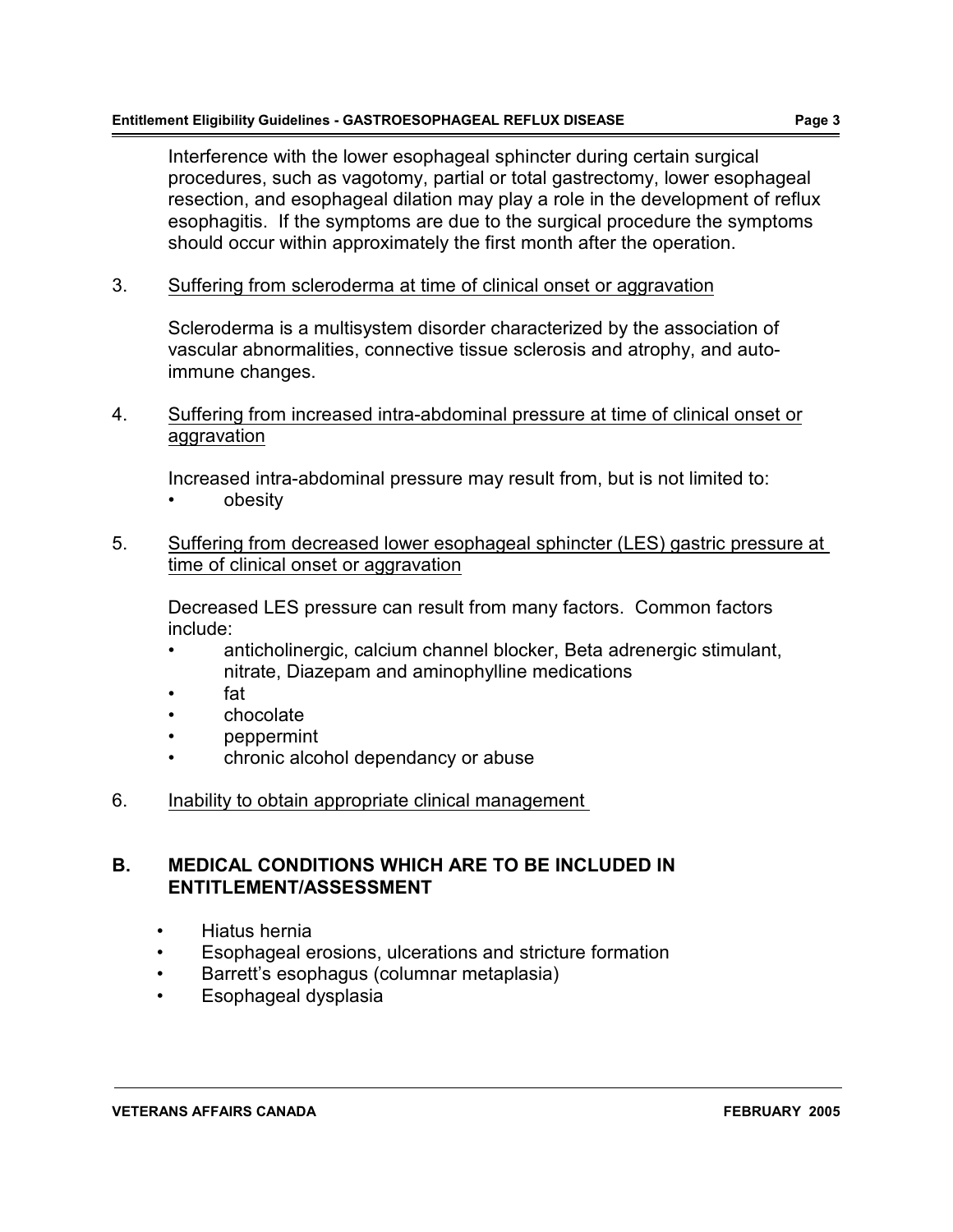### **C. COMMON MEDICAL CONDITIONS WHICH MAY RESULT IN WHOLE OR IN PART FROM GASTROESOPHAGEAL REFLUX DISEASE AND/OR ITS TREATMENT**

- Asthma
- Bronchiectasis
- Esophageal adenocarcinoma